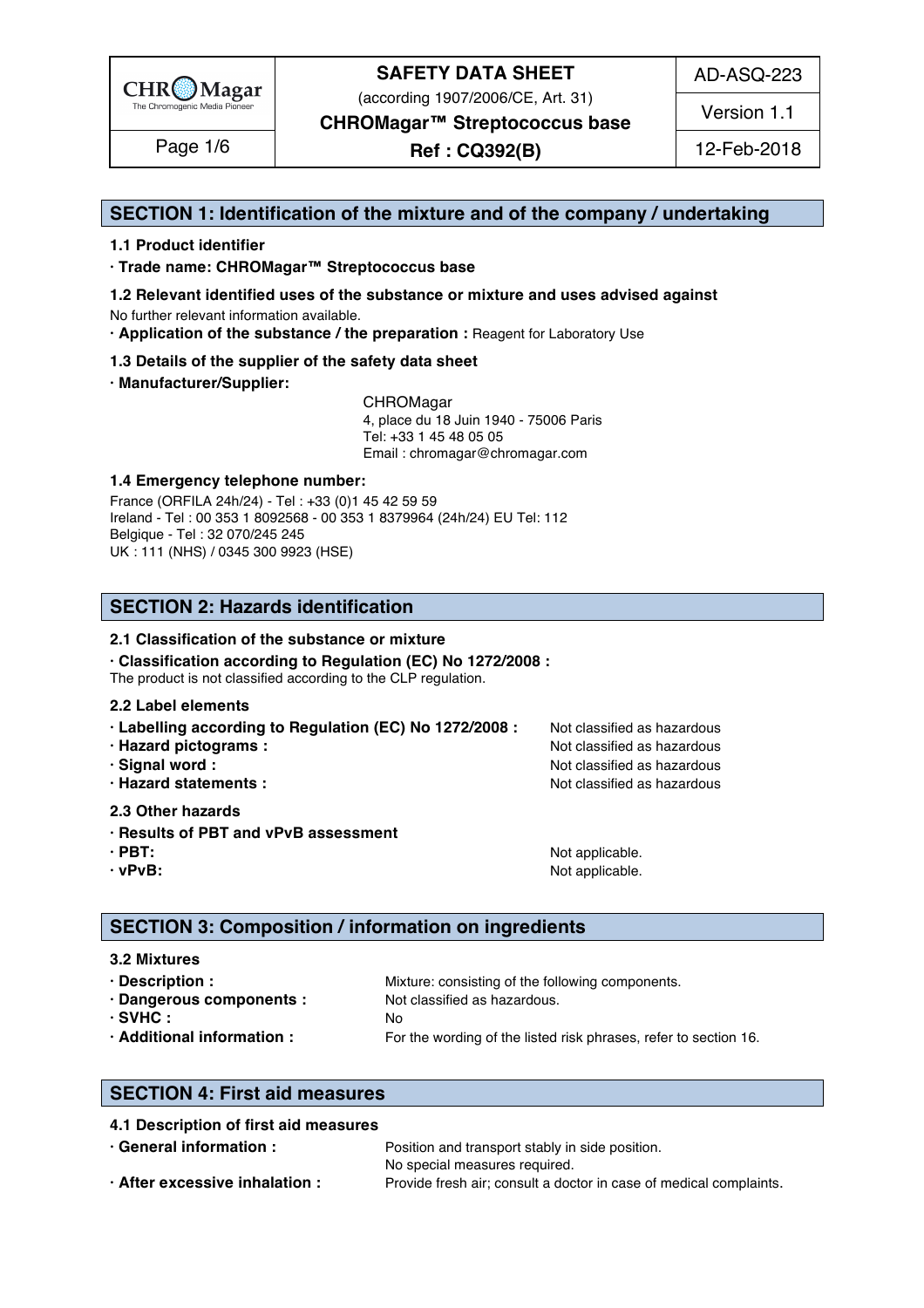

(according 1907/2006/CE, Art. 31)

AD-ASQ-223

**CHROMagar™ Streptococcus base**

**Ref : CQ392(B)** Page 2/6 12-Feb-2018

Version 1.1

**· After skin contact : i i i** the event of irritation, to withdraw soiled clothing, to wash the parts

- 
- reached with soapy water, to rinse with large water. If skin irritation continues, consult a doctor.
- **After eye contact : Rinse opened eye for several minutes under running water.**
- **· After swallowing :** Do not induce vomiting; call for medical help immediately.

#### **4.2 Most important symptoms and effects, both acute and delayed :** 53

No further relevant information available.  $\frac{1}{2}$  and  $\frac{1}{2}$  and  $\frac{1}{2}$  and  $\frac{1}{2}$  and  $\frac{1}{2}$  and  $\frac{1}{2}$  and  $\frac{1}{2}$  and  $\frac{1}{2}$  and  $\frac{1}{2}$  and  $\frac{1}{2}$  and  $\frac{1}{2}$  and  $\frac{1}{2}$  and  $\frac{1}{2}$  a

**4.3 Indication of any immediate medical attention and special treatment needed :** 55

No further relevant information available. 56

### **SECTION 5: Firefighting measures**

#### **5.1 Suitable extinguishing agents:** 60

CO2, powder or water spray. Fight larger fires with water spray or alcohol resistant foam.

**5.2 Special hazards arising from the substance or mixture :** No further relevant information available. 62

### **5.3 Advice for firefighters** 63

**· Protective equipment :** No special measures required. 64

### **SECTION 6: Accidental release measures**

**6.1 Personal precautions, protective equipment and emergency procedures :** 68

No special measures required. Avoid formation of dust.

**6.2 Environmental precautions** : Do not allow product to reach sewage system or any water course. Dilute with plenty of water. The contract of the contract of the contract of the contract of the contract of the contract of the contract of the contract of the contract of the contract of the contract of the contract of the cont

**6.3 Methods and material for containment and cleaning up : Pick up mechanically.** 

#### **6.4 Reference to other sections :** 73

See Section 7 for information on safe handling. The section of the section of the section of the section of the section of the section of the section of the section of the section of the section of the section of the secti See Section 8 for information on personal protective equipment.<br>See Section 13 for disposal information. See Section 13 for disposal information. The section of the section of the section of the section of the section of the section of the section of the section of the section of the section of the section of the section of t

### **SECTION 7: Handling and storage**

| 7.1 Precautions for safe handling :                                                          | Keep away from heat and direct sunlight.     |
|----------------------------------------------------------------------------------------------|----------------------------------------------|
|                                                                                              | Thorough dedusting.                          |
| · Information about fire - and explosion protection:                                         | No special measures required.                |
| 7.2 Conditions for safe storage, including any incompatibilities :                           |                                              |
| · Storage:                                                                                   |                                              |
| · Requirements to be met by storerooms and receptacles : Store away from light and moisture. |                                              |
|                                                                                              | No special requirements.                     |
| · Information about storage in one common storage facility : Not required.                   |                                              |
| · Further information about storage conditions :                                             | Store in cool, dry conditions in well sealed |
|                                                                                              | receptacles.                                 |
| · Recommended storage temperature :                                                          | 15-30°C                                      |
| 7.3 Specific end use(s) :                                                                    | No further relevant information available.   |
|                                                                                              |                                              |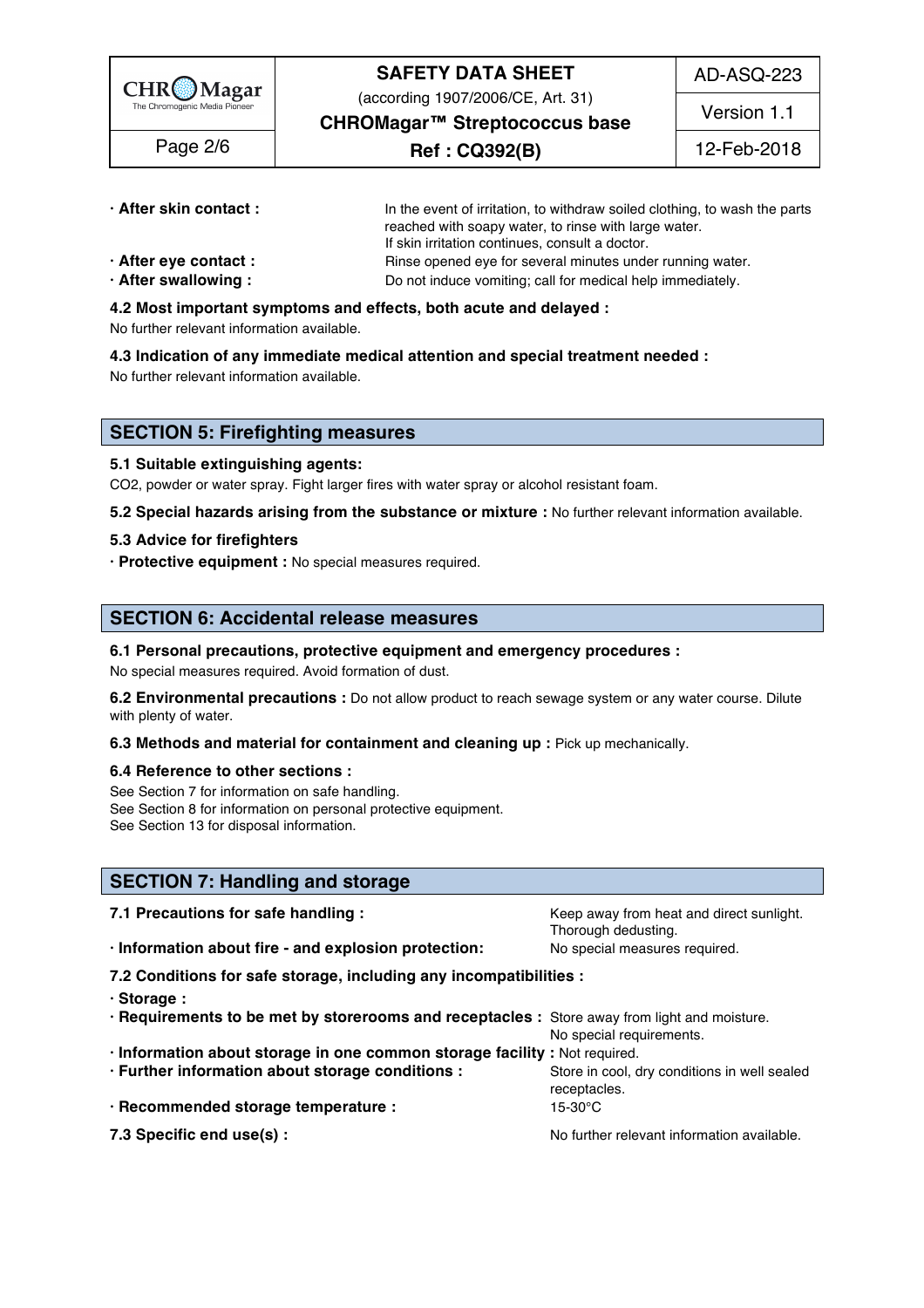

(according 1907/2006/CE, Art. 31)

**CHROMagar™ Streptococcus base**

### **Ref : CQ392(B)** Page 3/6 12-Feb-2018

AD-ASQ-223

Version 1.1

### **SECTION 8: Exposure controls / personal protection**

**· Additional information about design of technical facilities :** No further data; see section 7. 96

#### **8.1 Control parameters** 97

**· Ingredients with limit values that require monitoring at the workplace :** 98

The product does not contain any signifiant quantities of materials with critical values that have to be monitored at  $\hbox{the workplace.}$ 

intensive or longer exposure use self-contained respiratory protective device.

**· Additional information :** 101

The most current valid lists have been used as a basis for the production of this document.

#### **8.2 Exposure controls** 103

**· Personal protective equipment :** 104

#### **· General protective and hygienic measures :** 105

The usual precautionary measures are to be adhered to when handling chemicals.

**Respiratory protection :** In case of brief exposure or low pollution use respiratory filter device. In case of



**Protection of hands :** Protective gloves.



**Gloves material :** Butyl rubber, BR.

**Eye protection :** Safety glasses.

EN374 gloves for chemicals.



**Body protection :** Protective work clothing.



### **SECTION 9: Physical and chemical properties**

**9.1 Information on basic physical and chemical properties** 

- **· General Information** 112
- **· Appearance :** 113

| Form :                              | Powder          |
|-------------------------------------|-----------------|
| Colour:                             | Beige           |
| $\cdot$ Odour :                     | Characteristic  |
| · Odour threshold:                  | Not determined. |
| $\cdot$ pH-value :                  | Not applicable. |
| Change in condition                 |                 |
| <b>Melting point/Melting range:</b> | Undetermined.   |
| <b>Boiling point/Boiling range:</b> | Undetermined.   |
| · Flash point :                     | Not applicable. |
|                                     |                 |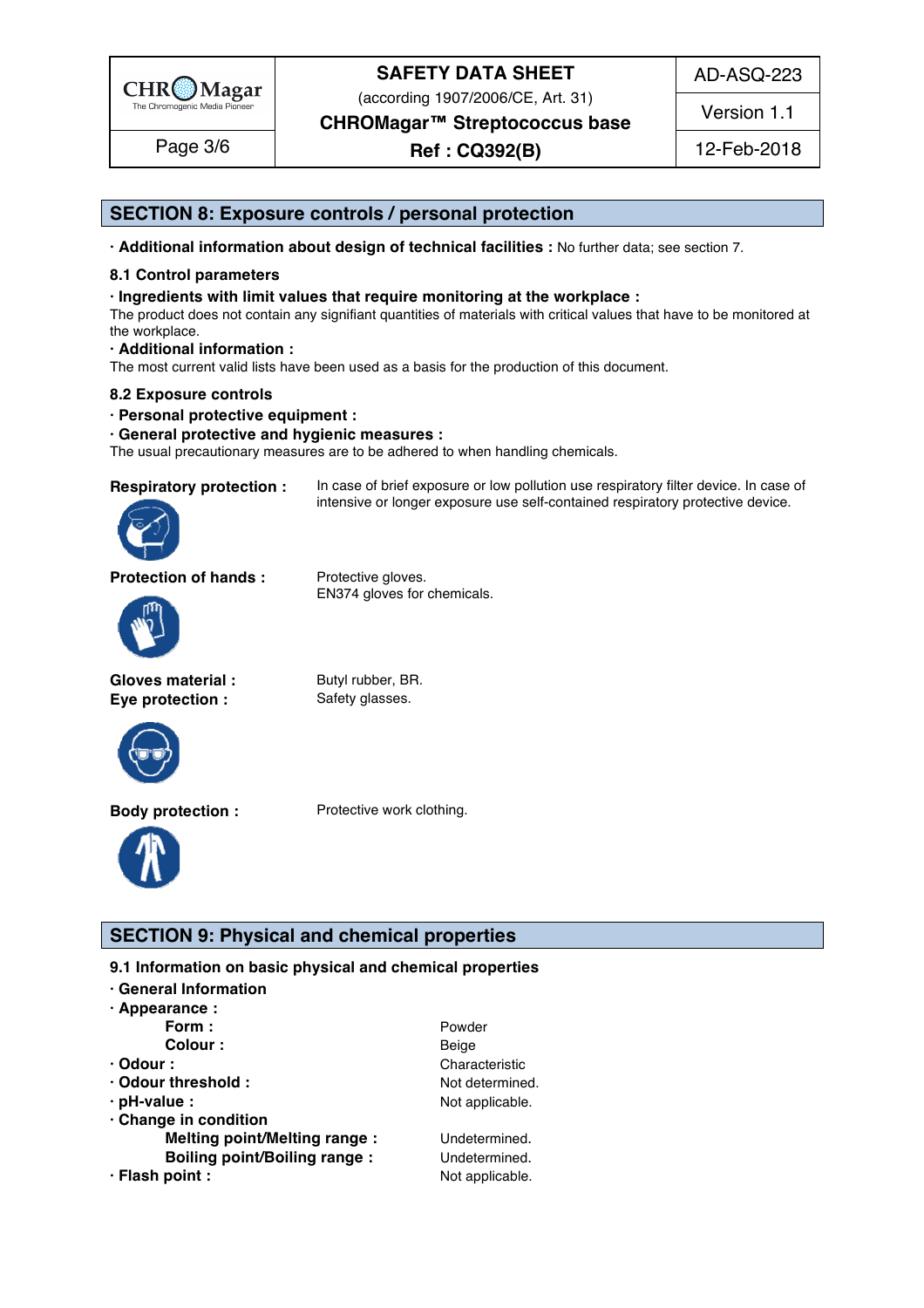

(according 1907/2006/CE, Art. 31)

AD-ASQ-223

Version 1.1

**CHROMagar™ Streptococcus base**

### **Ref : CQ392(B)** Page 4/6 12-Feb-2018

| · Flammability (solid, gaseous) :                             | Not determined.                               |
|---------------------------------------------------------------|-----------------------------------------------|
| · Ignition temperature:                                       | Not applicable.                               |
| · Decomposition temperature:                                  | Not determined.                               |
| · Self-igniting:                                              | Product is not self igniting.                 |
| · Danger of explosion :                                       | Product does not present an explosion hazard. |
| · Explosion limits :                                          |                                               |
| Lower:                                                        | Not determined.                               |
| Upper :                                                       | Not determined.                               |
| · Vapour pressure :                                           | Not applicable.                               |
| · Density at 20°C:                                            | $0.5 +/- 0.1$ g/cm <sup>3</sup>               |
| · Relative density :                                          | Not determined.                               |
| · Vapour density:                                             | Not applicable.                               |
| · Evaporation rate :                                          | Not applicable.                               |
| · Solubility in / Miscibility with water :                    | Partly soluble.                               |
| · Segregation coefficient (n-octanol/water) : Not determined. |                                               |
| · Viscosity:                                                  |                                               |
| <b>Dynamic:</b>                                               | Not applicable.                               |
| Kinematic:                                                    | Not applicable.                               |
| 9.2 Other information :                                       | No further relevant information available.    |

# **SECTION 10: Stability and reactivity**

**10.1 Reactivity :** No further relevant information available. 155.1 and the set of the set of the Norther relevant information available.

| · Thermal decomposition / conditions to be avoided :                               |
|------------------------------------------------------------------------------------|
| No decomposition if used and stored according to<br>specifications.                |
| No dangerous reactions known.                                                      |
| No further relevant information available.                                         |
| No further relevant information available.                                         |
| 10.6 Hazardous decomposition products : No dangerous decomposition products known. |
|                                                                                    |

### **SECTION 11: Toxicological information**

### **11.1 Information on toxicological effects**

| $\cdot$ Acute toxicity :    | Based on available data, the classification criteria are not met.                                       |
|-----------------------------|---------------------------------------------------------------------------------------------------------|
| · Primary irritant effect : |                                                                                                         |
| $\cdot$ On the skin :       | Based on available data, the classification criteria are not met.                                       |
| $\cdot$ On the eyes :       | Based on available data, the classification criteria are not met.                                       |
|                             | . Respiratory or skin sensitisation : Based on available data, the classification criteria are not met. |
|                             | · CMR effects (carcinogenity, mutagenicity and toxicity for reproduction) :                             |
| Germ cell mutagenicity:     | Based on available data, the classification criteria are not met.                                       |
| · Reproductive toxicity :   | Based on available data, the classification criteria are not met.                                       |
| · STOT-single exposure :    | Based on available data, the classification criteria are not met.                                       |
| · STOT-repeated exposure :  | Based on available data, the classification criteria are not met.                                       |
| · Aspiration hazard:        | Based on available data, the classification criteria are not met.                                       |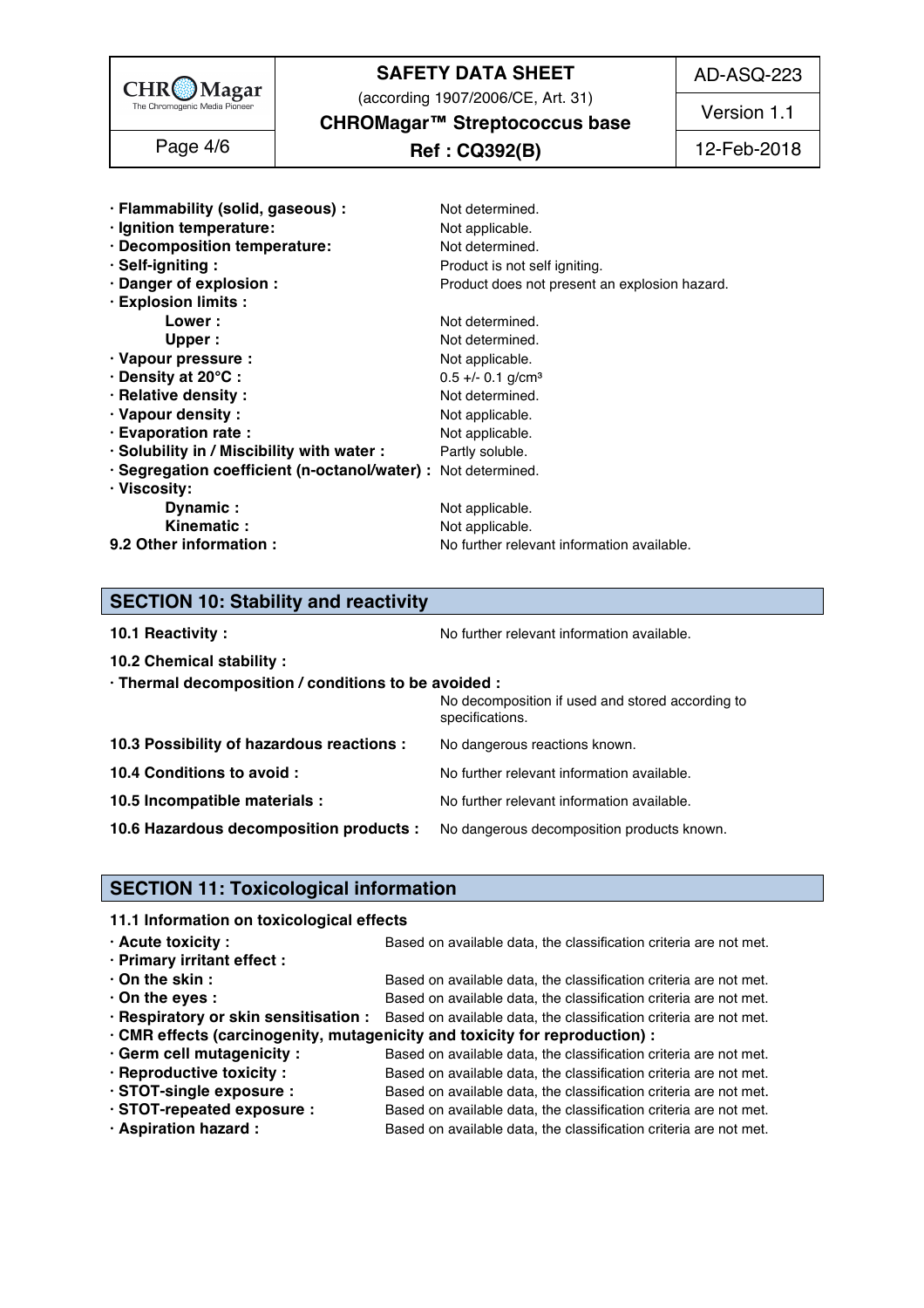

(according 1907/2006/CE, Art. 31)

AD-ASQ-223

Version 1.1

**CHROMagar™ Streptococcus base**

**Ref : CQ392(B)** Page 5/6 12-Feb-2018

# **SECTION 12: Ecological information**

| No further relevant information available.<br>No further relevant information available.<br>No further relevant information available.<br>No further relevant information available.<br>Generally not hazardous for water.<br>12.5 Results of PBT and vPvB assessment<br>Not applicable.<br>Not applicable.<br>No further relevant information available. | <b>12.1 Toxicity</b>                                                                 |  |
|-----------------------------------------------------------------------------------------------------------------------------------------------------------------------------------------------------------------------------------------------------------------------------------------------------------------------------------------------------------|--------------------------------------------------------------------------------------|--|
|                                                                                                                                                                                                                                                                                                                                                           | · Aquatic toxicity :                                                                 |  |
|                                                                                                                                                                                                                                                                                                                                                           | 12.2 Persistence and degradability :                                                 |  |
|                                                                                                                                                                                                                                                                                                                                                           | 12.3 Bioaccumulative potential :                                                     |  |
|                                                                                                                                                                                                                                                                                                                                                           | 12.4 Mobility in soil :<br>· Additional ecological information:<br>· General notes : |  |
|                                                                                                                                                                                                                                                                                                                                                           |                                                                                      |  |
|                                                                                                                                                                                                                                                                                                                                                           | $\cdot$ PBT :<br>$\cdot$ vPvB :                                                      |  |
|                                                                                                                                                                                                                                                                                                                                                           | 12.6 Other adverse effects :                                                         |  |

### **SECTION 13: Disposal considerations**

#### **13.1 Waste treatment methods in a straight straight straight straight straight straight straight straight straight straight straight straight straight straight straight straight straight straight straight straight straigh**

- 
- **· Uncleaned packaging :** 189
- 

**· Recommendation : Must be specially treated according to official regulations.** 

**· Recommendation : Disposal must be made according to official regulations.** 

# **SECTION 14: Transport information**

| <b>14.1 UN-Number</b><br>· ADR, ADN, IMDG, IATA :                            | Void            |
|------------------------------------------------------------------------------|-----------------|
| 14.2 UN proper shipping name<br>$\cdot$ ADR, ADN, IMDG, IATA :               | Void            |
| 14.3 Transport hazard class(es)<br>· ADR, ADN, IMDG, IATA<br>$\cdot$ Class : | Void            |
| 14.4 Packing group<br>$\cdot$ ADR, IMDG, IATA :                              | Void            |
| 14.5 Environmental hazards :                                                 | Not applicable. |
| 14.6 Special precautions for user :                                          | Not applicable. |
| 14.7 Transport in bulk according to Annex II of Marpol and the IBC Code:     |                 |

Not applicable. 206 and 206 and 206 and 206 and 206 and 206 and 206 and 206 and 206 and 206 and 206 and 206 and **· UN "Model Regulation":** Void 207

### **SECTION 15: Regulatory information**

**15.1 Safety, health and environmental regulations/legislation specific for the mixture :** 211

**· Directive 2012/18/EU** 212

**· Named dangerous substances - ANNEX I :** None of the ingredients is listed. 213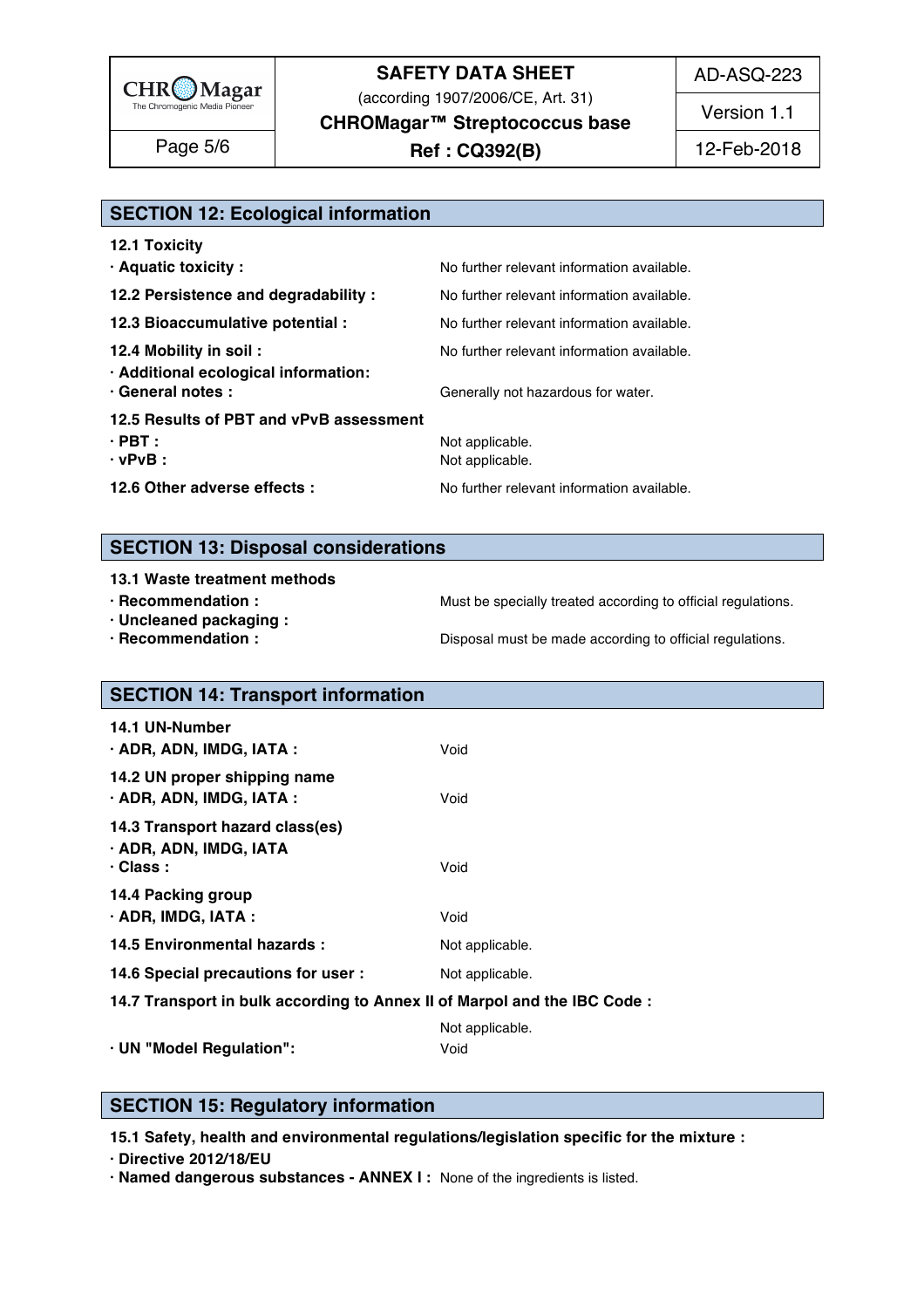

(according 1907/2006/CE, Art. 31)

AD-ASQ-223

Version 1.1

**CHROMagar™ Streptococcus base**

# **Ref : CQ392(B)** Page 6/6 12-Feb-2018

**15.2 Chemical safety assessment :** A Chemical Safety Assessment has not been carried out.

### **SECTION 16: Other information** 216

This information is based on our present knowledge. However, this shall not constitute a guarantee for any specific product features and shall not establish a legally valid contractual relationship.

#### **· Abbreviations and acronyms:** 221

ADR: Accord européen sur le transport des marchandises dangereuses par Route (European Agreement concerning the International Carriage of Dangerous Goods by Road) IMDG: International Maritime Code for Dangerous Goods IATA: International Air Transport Association GHS: Globally Harmonised System of Classification and Labelling of Chemicals EINECS: European Inventory of Existing Commercial Chemical Substances ELINCS: European List of Notified Chemical Substances CAS: Chemical Abstracts Service (division of the American Chemical Society) PBT: Persistent, Bioaccumulative and Toxic<br>SVHC: Substances of Very High Concern SVHC: Substances of Very High Concern 2313 Processes 2313 Processes 2313 Processes 2313 Processes 2313 Processes vPvB: very Persistent and very Bioaccumulative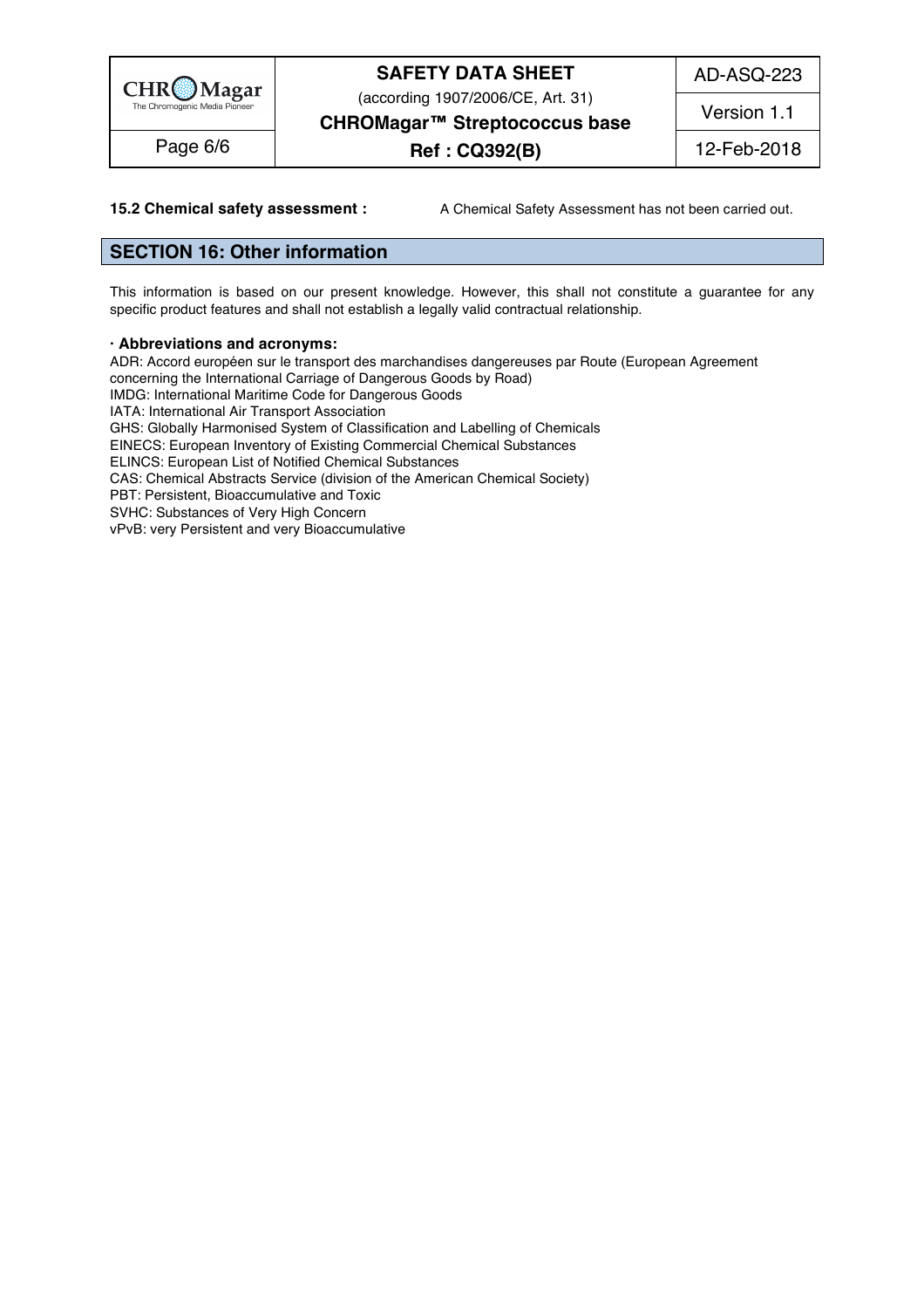

(according 1907/2006/CE, Art. 31)

AD-ASQ-224

Version 1.1

**CHROMagar™ Streptococcus supplement**

**Ref : CQ392(S)** Page 1/6 12-Feb-2018

### **SECTION 1: Identification of the mixture and of the company / undertaking** 1

### **1.1 Product identifier** 2

**· Trade name: CHROMagar™ Streptococcus supplement** 3

- **1.2 Relevant identified uses of the substance or mixture and uses advised against** 4 No further relevant information available. 5
- **· Application of the substance / the preparation :** Reagent for Laboratory Use 6

#### **1.3 Details of the supplier of the safety data sheet** 7

**· Manufacturer/Supplier:** 8

CHROMagar 9 4, place du 18 Juin 1940 - 75006 Paris 10 Tel: +33 1 45 48 05 05 11 Email : chromagar@chromagar.com 12

#### **1.4 Emergency telephone number:**  $\blacksquare$  **1.4 Emergency telephone number:**

France (ORFILA 24h/24) - Tel: +33 (0)1 45 42 59 59 Ireland - Tel: 00 353 1 8092568 - 00 353 1 8379964 (24h/24) EU Tel: 112 Belgique - Tel : 32 070/245 245 16 UK : 111 (NHS) / 0345 300 9923 (HSE) 17

### **SECTION 2: Hazards identification** 20

#### **2.1 Classification of the substance or mixture**

**· Classification according to Regulation (EC) No 1272/2008 :** 22

The product is not classified according to the CLP regulation.

#### **2.2 Label elements** 24

- **· Labelling according to Regulation (EC) No 1272/2008 : Not classified as hazardous**
- 
- 
- 

#### **2.3 Other hazards** 29

- **· Results of PBT and vPvB assessment** 30
- 
- 

**· Hazard pictograms :** Not classified as hazardous 26 and 26 and 26 and 26 and 26 and 26 and 26 and 26 and 26 and 26 and 26 and 26 and 26 and 26 and 26 and 26 and 26 and 26 and 26 and 26 and 26 and 26 and 26 and 26 and 26 **· Signal word :** Not classified as hazardous 27 and 27 and 27 and 27 and 27 and 27 and 27 and 27 and 27 and 27 and 27 and 27 and 27 and 27 and 27 and 27 and 27 and 27 and 27 and 27 and 27 and 27 and 27 and 27 and 27 and 2 **· Hazard statements :** Not classified as hazardous 28 and 28 and 28 and 28 and 28 and 28 and 28 and 28 and 28 and 28 and 28 and 28 and 28 and 28 and 28 and 28 and 28 and 28 and 28 and 28 and 28 and 28 and 28 and 28 and 28

**· PBT:**  $\blacksquare$  **PBT:**  $\blacksquare$  **PBT:**  $\blacksquare$  **Not applicable.**  $\blacksquare$   $\blacksquare$   $\blacksquare$   $\blacksquare$   $\blacksquare$   $\blacksquare$   $\blacksquare$   $\blacksquare$   $\blacksquare$   $\blacksquare$   $\blacksquare$   $\blacksquare$   $\blacksquare$   $\blacksquare$   $\blacksquare$   $\blacksquare$   $\blacksquare$   $\blacksquare$   $\blacksquare$   $\blacksquare$   $\blacksquare$   $\blacksquare$   $\blacksquare$ **· vPvB:**  $\bullet$  **·**  $\bullet$  **122 ·**  $\bullet$  **122 ·**  $\bullet$  **·**  $\bullet$  **·**  $\bullet$  **·**  $\bullet$  **·**  $\bullet$  **·**  $\bullet$  **·**  $\bullet$  **·**  $\bullet$  **·**  $\bullet$  **·**  $\bullet$  **·**  $\bullet$  **·**  $\bullet$  **·**  $\bullet$  **·**  $\bullet$  **·**  $\bullet$  **·**  $\bullet$  **·**  $\bullet$  **·**  $\bullet$  **·**  $\bullet$  **·**  $\$ 

### **SECTION 3: Composition/information on ingredients**

#### **3.2 Mixtures** 36

| · Description :            | Mixture: consisting of the following components.                 |
|----------------------------|------------------------------------------------------------------|
| · Dangerous components :   | Not classified as hazardous.                                     |
| $\cdot$ SVHC :             |                                                                  |
| · Additional information : | For the wording of the listed risk phrases, refer to section 16. |

### **SECTION 4: First aid measures** 43

#### **4.1 Description of first aid measures** 44

**• General information : Position and transport stably in side position.** 455 and the position of the position of the position of the position of the position of the position of the position of the position of the positi In case of irregular breathing or respiratory arrest provide artificial respiration. artificial respiration. 47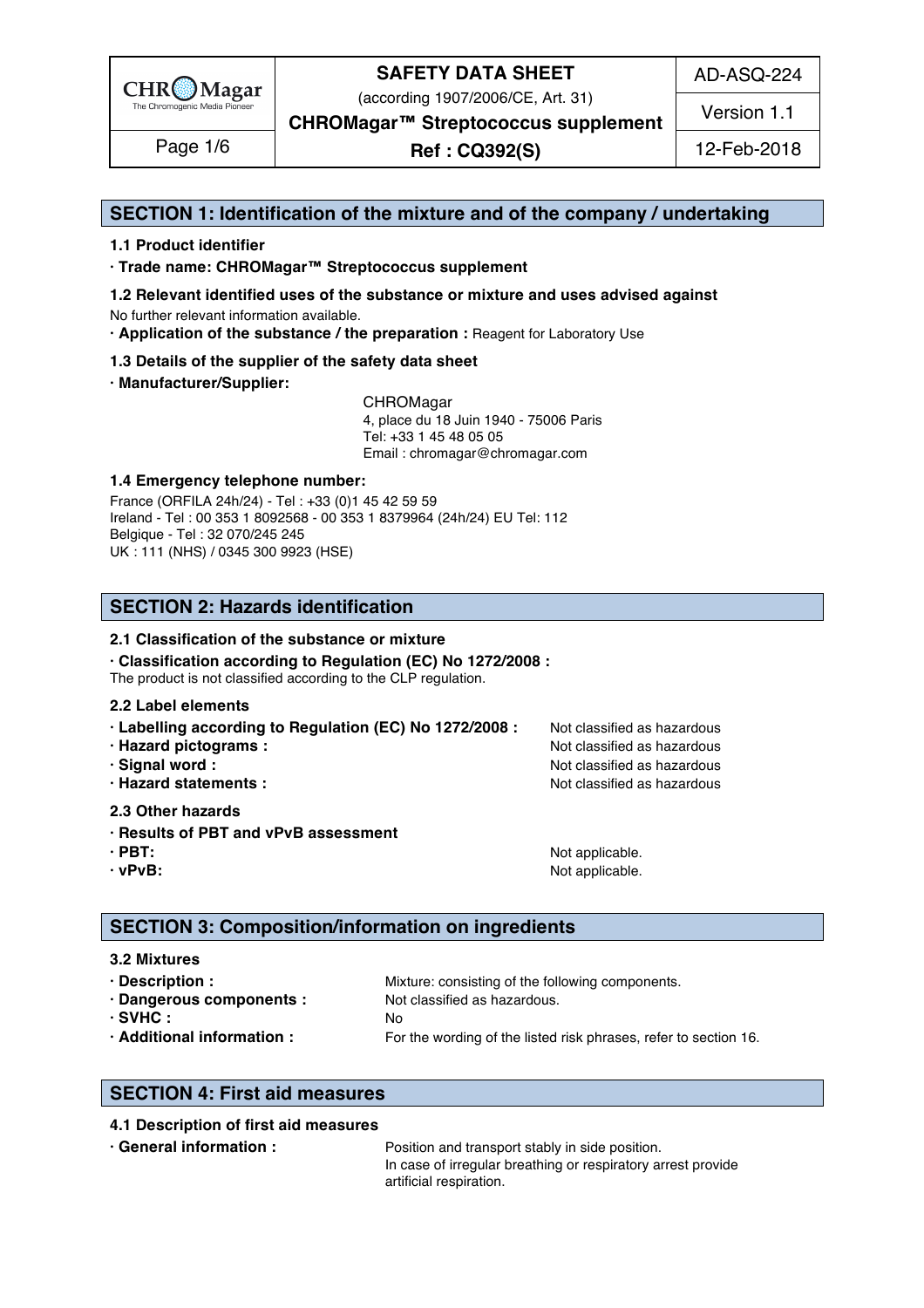

(according 1907/2006/CE, Art. 31)

AD-ASQ-224

Version 1.1

**CHROMagar™ Streptococcus supplement**

**Ref : CQ392(S)** Page 2/6 12-Feb-2018

| · After excessive inhalation : | Provide fresh air; consult a doctor in case of medical complaints.         |
|--------------------------------|----------------------------------------------------------------------------|
| · After skin contact:          | Generally the product does not irritate the skin.                          |
|                                | In the event of irritation, to withdraw soiled clothing, to wash the parts |
|                                | reached with soapy water, to rinse with large water.                       |
|                                | If skin irritation continues, consult a doctor.                            |
| · After eye contact :          | Rinse opened eye for several minutes under running water.                  |
| · After swallowing:            | Do not induce vomiting; call for medical help immediately.                 |
|                                |                                                                            |

### **4.2 Most important symptoms and effects, both acute and delayed :** 55

No further relevant information available. 56

**4.3 Indication of any immediate medical attention and special treatment needed :** 57

No further relevant information available. Superstanding the state of the state of the state of the state of the state of the state of the state of the state of the state of the state of the state of the state of the state

### **SECTION 5: Firefighting measures**

#### **5.1 Suitable extinguishing agents:** 62

CO2, powder or water spray. Fight larger fires with water spray or alcohol resistant foam.

**5.2 Special hazards arising from the substance or mixture :** No further relevant information available. 64

#### **5.3 Advice for firefighters** 65

**· Protective equipment :** No special measures required. 66

### **SECTION 6: Accidental release measures**

#### **6.1 Personal precautions, protective equipment and emergency procedures :** 70

No special measures required. The contract of the contract of the contract of the contract of the contract of the contract of the contract of the contract of the contract of the contract of the contract of the contract of

**6.2 Environmental precautions : Dilute with plenty of water.** 

**6.3 Methods and material for containment and cleaning up :** Absorb with liquid-binding material (sand, diatomite, acid binders, universal binders, sawdust).

#### **6.4 Reference to other sections :** 75

See Section 7 for information on safe handling. See Section 8 for information on personal protective equipment.<br>See Section 13 for disposal information. See Section 13 for disposal information. The section of the section of the section of the section of the section of the section of the section of the section of the section of the section of the section of the section of t

### **SECTION 7: Handling and storage**

| 7.1 Precautions for safe handling :                                                          | No special precautions are necessary if<br>used correctly. |  |  |  |
|----------------------------------------------------------------------------------------------|------------------------------------------------------------|--|--|--|
| · Information about fire - and explosion protection:                                         | No special measures required.                              |  |  |  |
| 7.2 Conditions for safe storage, including any incompatibilities :                           |                                                            |  |  |  |
| · Storage:                                                                                   |                                                            |  |  |  |
| · Requirements to be met by storerooms and receptacles : Store away from light and moisture. |                                                            |  |  |  |
| · Information about storage in one common storage facility : Not required.                   |                                                            |  |  |  |
| · Further information about storage conditions :                                             | Protect from frost.                                        |  |  |  |
| · Recommended storage temperature :                                                          | 15-30°C                                                    |  |  |  |
| 7.3 Specific end use(s) :                                                                    | No further relevant information available.                 |  |  |  |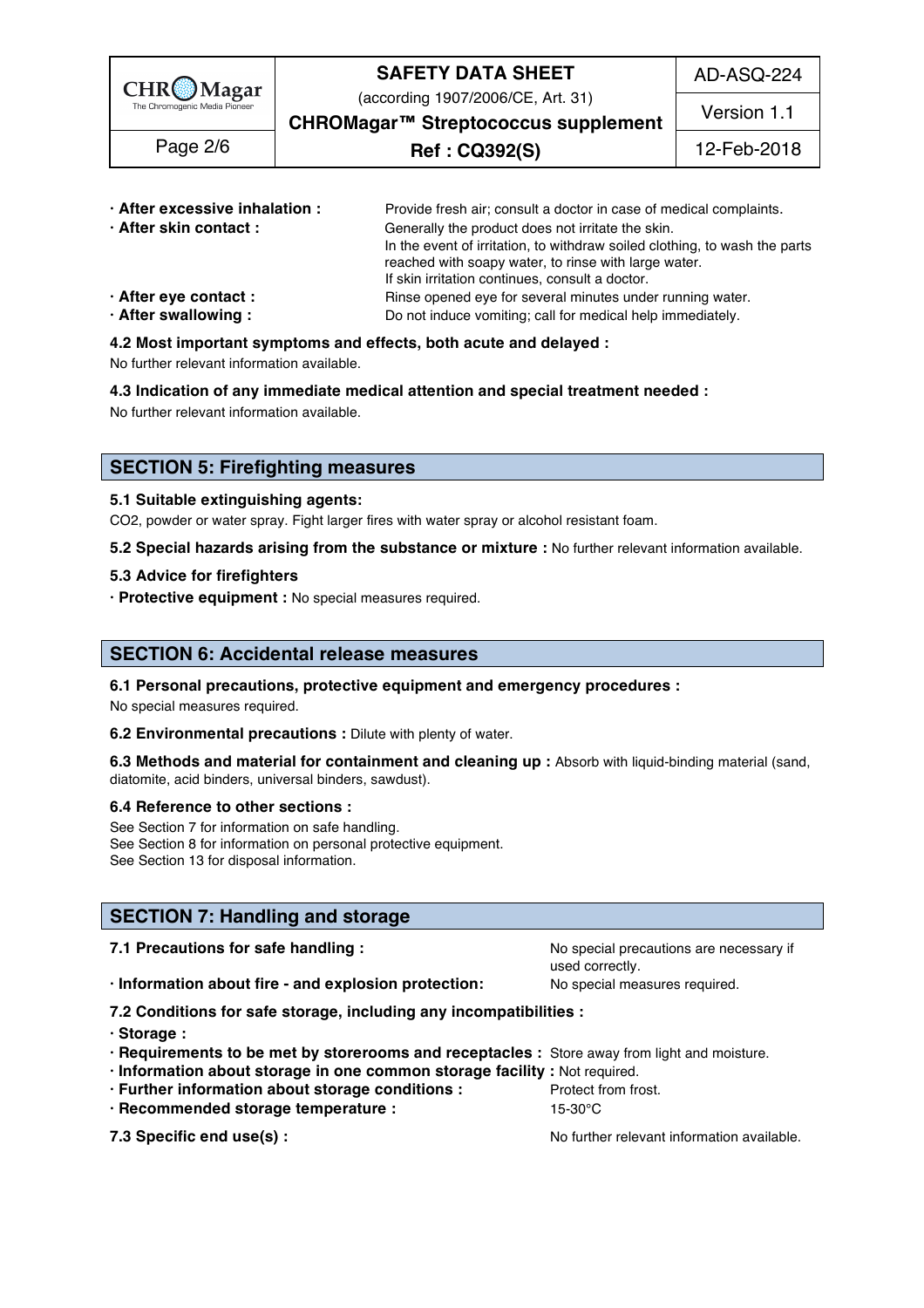

(according 1907/2006/CE, Art. 31)

AD-ASQ-224

Version 1.1

**CHROMagar™ Streptococcus supplement**

**Ref : CQ392(S)** Page 3/6 12-Feb-2018

### **SECTION 8: Exposure controls / personal protection**

**· Additional information about design of technical facilities :** No further data; see section 7. 96

### **8.1 Control parameters** 97

#### **· Ingredients with limit values that require monitoring at the workplace :** 98

The product does not contain any signifiant quantities of materials with critical values that have to be monitored at the workplace. the workplace. The control of the control of the control of the control of the control of the control of the control of the control of the control of the control of the control of the control of the control of the control

**· Additional information :** 101

The most current valid lists have been used as a basis for the production of this document.

#### **8.2 Exposure controls** 103

- **· Personal protective equipment :** 104
- **· General protective and hygienic measures :** 105

Wash hands before breaks and at the end of work.

**Respiratory protection :** Not required.



**Protection of hands :** Protective gloves.

EN374 gloves for chemicals.



**Gloves material :** Butyl rubber, BR. **Eye protection :** Safety glasses.



**Body protection :** Protective work clothing.



### **SECTION 9: Physical and chemical properties**

**9.1 Information on basic physical and chemical properties** 

- **· General Information** 112
- **· Appearance :** 113

|                                     | Liquid          |
|-------------------------------------|-----------------|
| Form :<br>Colour :                  | Yellowish       |
| $\cdot$ Odour :                     | Characteristic  |
| · Odour threshold:                  | Not determined. |
| $\cdot$ pH-value :                  | Not determined. |
| Change in condition                 |                 |
| <b>Melting point/Melting range:</b> | Undetermined.   |
| <b>Boiling point/Boiling range:</b> | Undetermined.   |
| · Flash point :                     | Not applicable. |
|                                     |                 |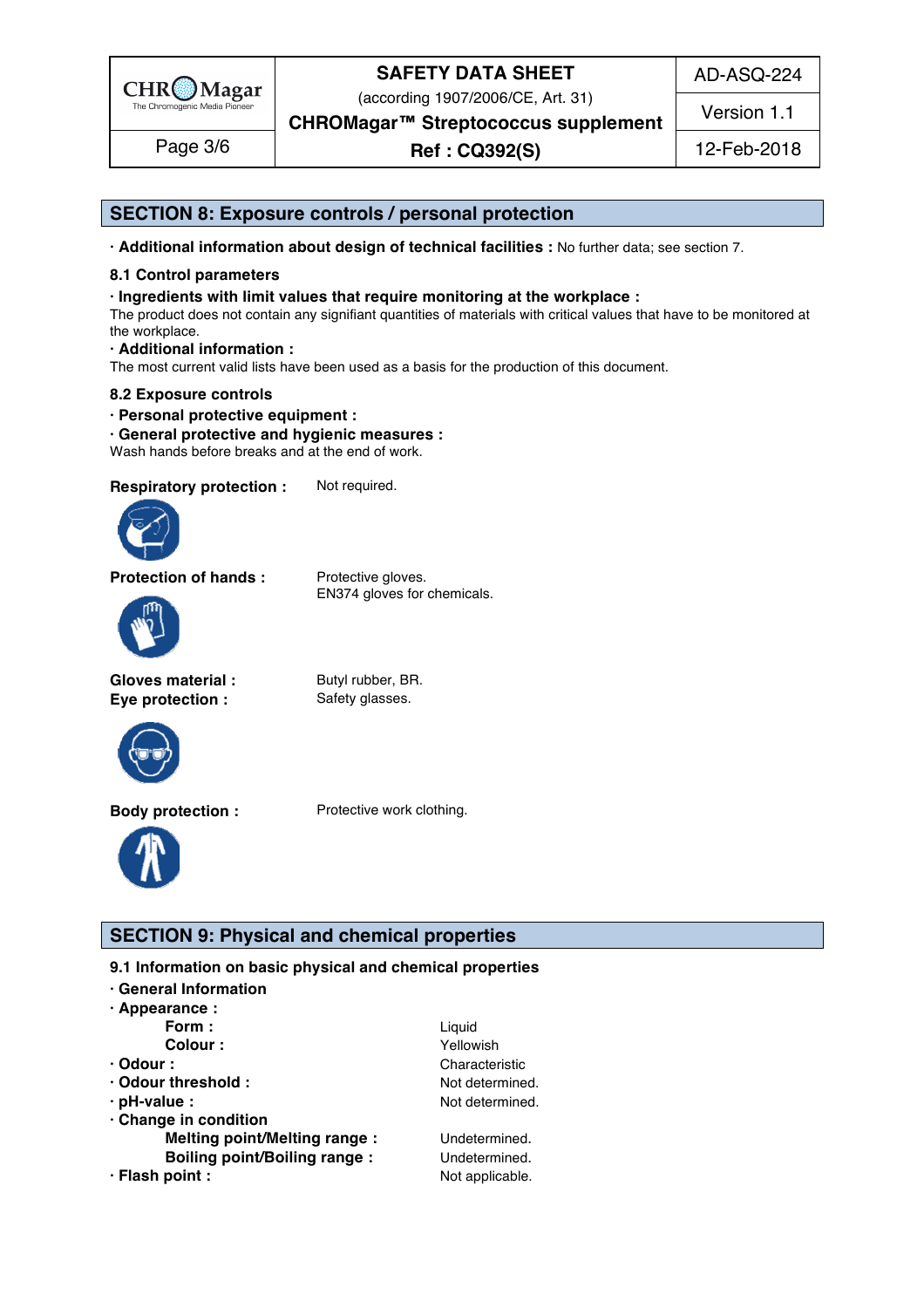

(according 1907/2006/CE, Art. 31)

AD-ASQ-224

Version 1.1

**CHROMagar™ Streptococcus supplement**

**Ref : CQ392(S)** Page 4/6 12-Feb-2018

| · Flammability (solid, gaseous) :                             | Not applicable.                               |
|---------------------------------------------------------------|-----------------------------------------------|
| · Ignition temperature:                                       | Not applicable.                               |
| · Decomposition temperature:                                  | Not determined.                               |
| · Self-igniting:                                              | Product is not self igniting.                 |
| · Danger of explosion :                                       | Product does not present an explosion hazard. |
| · Explosion limits :                                          |                                               |
| Lower :                                                       | Not determined.                               |
| Upper:                                                        | Not determined.                               |
| · Vapour pressure :                                           | Not determined.                               |
| · Density at 20°C:                                            | 1 +/- 10% g/cm <sup>3</sup>                   |
| · Relative density :                                          | Not determined.                               |
| · Vapour density:                                             | Not determined.                               |
| · Evaporation rate :                                          | Not determined.                               |
| · Solubility in / Miscibility with water :                    | Fully miscible.                               |
| · Segregation coefficient (n-octanol/water) : Not determined. |                                               |
| · Viscosity:                                                  |                                               |
| Dynamic:                                                      | Not determined.                               |
| Kinematic:                                                    | Not determined.                               |
| 9.2 Other information :                                       | No further relevant information available.    |

### **SECTION 10: Stability and reactivity**

|  | 10.1 Reactivity: |  |
|--|------------------|--|

**10.1 Reactivity :** No further relevant information available. 155.1 and the set of the set of the Norther relevant information available.

| $\cdot$ Thermal decomposition / conditions to be avoided :                         |                                                       |
|------------------------------------------------------------------------------------|-------------------------------------------------------|
|                                                                                    | No decomposition if used according to specifications. |
| 10.3 Possibility of hazardous reactions :                                          | No dangerous reactions known.                         |
| 10.4 Conditions to avoid :                                                         | No further relevant information available.            |
| 10.5 Incompatible materials :                                                      | No further relevant information available.            |
| 10.6 Hazardous decomposition products : No dangerous decomposition products known. |                                                       |

### **SECTION 11: Toxicological information**

#### **11.1 Information on toxicological effects**

| $\cdot$ Acute toxicity :    | Based on available data, the classification criteria are not met.                                       |
|-----------------------------|---------------------------------------------------------------------------------------------------------|
| · Primary irritant effect : |                                                                                                         |
| $\cdot$ On the skin :       | Based on available data, the classification criteria are not met.                                       |
| $\cdot$ On the eyes :       | Based on available data, the classification criteria are not met.                                       |
|                             | · Respiratory or skin sensitisation : Based on available data, the classification criteria are not met. |
|                             | · CMR effects (carcinogenity, mutagenicity and toxicity for reproduction) :                             |
| · Germ cell mutagenicity :  | Based on available data, the classification criteria are not met.                                       |
| · Reproductive toxicity :   | Based on available data, the classification criteria are not met.                                       |
| · STOT-single exposure :    | Based on available data, the classification criteria are not met.                                       |

**· STOT-repeated exposure :** Based on available data, the classification criteria are not met. 166 **· Aspiration hazard :** Based on available data, the classification criteria are not met.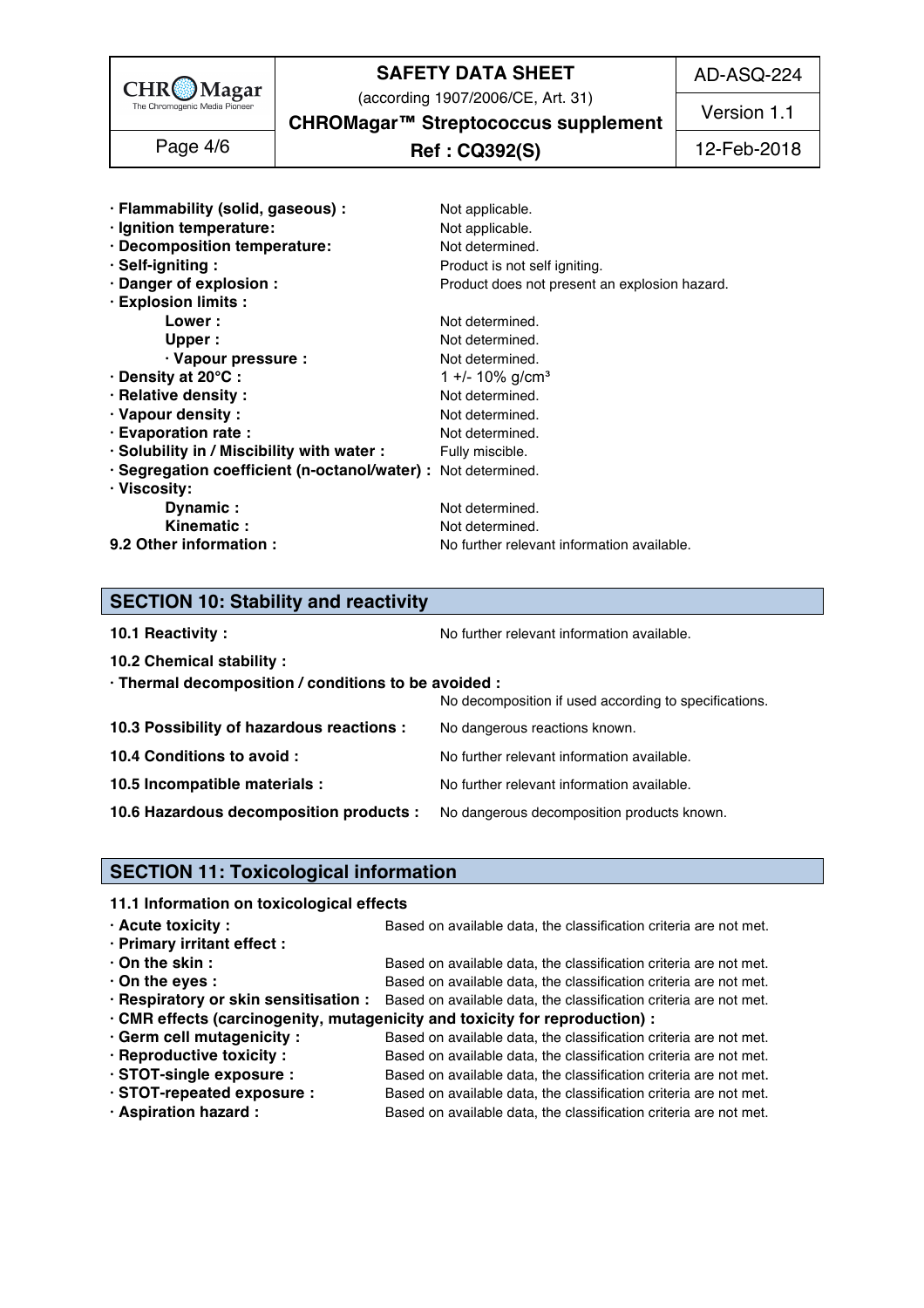

(according 1907/2006/CE, Art. 31) **CHROMagar™ Streptococcus supplement** AD-ASQ-224

Version 1.1

**Ref : CQ392(S)** Page 5/6 12-Feb-2018

| <b>SECTION 12: Ecological information</b> |                                            |
|-------------------------------------------|--------------------------------------------|
| 12.1 Toxicity                             |                                            |
| · Aquatic toxicity:                       | No further relevant information available. |
| 12.2 Persistence and degradability:       | No further relevant information available. |

**12.3 Bioaccumulative potential :** No further relevant information available. **12.4 Mobility in soil : No further relevant information available.** 176.  $\cdot$  Additional ecological information: **• General notes :** The state of Generally not hazardous for water. 178 and the state of the state of the state of the state of the state of the state of the state of the state of the state of the state of the state of the **12.5 Results of PBT and vPvB assessment** 179 **· PBT :** Not applicable**.** 180 **· vPvB :** Not applicable. 1812 **1822 Not applicable.** 1812 **1823 1828 1829 1829 1829 1829 1829 1829 1829 1829 1829 1829 1829 1829 1829 1829 1829 1829 1829 1829 1829 1829 182** 

**12.6 Other adverse effects :** No further relevant information available.

**SECTION 13: Disposal considerations** 

**13.1 Waste treatment methods in a set of the set of the set of the set of the set of the set of the set of the set of the set of the set of the set of the set of the set of the set of the set of the set of the set of the** 

- 
- **· Uncleaned packaging :** 188
- 

**· Recommendation : Must be specially treated according to official regulations.** 

**· Recommendation : Disposal must be made according to official regulations.** 

| <b>SECTION 14: Transport information</b>                                     |                         |
|------------------------------------------------------------------------------|-------------------------|
| 14.1 UN-Number<br>· ADR, ADN, IMDG, IATA :                                   | Void                    |
| 14.2 UN proper shipping name<br>· ADR, ADN, IMDG, IATA :                     | Void                    |
| 14.3 Transport hazard class(es)<br>· ADR, ADN, IMDG, IATA<br>$\cdot$ Class : | Void                    |
| 14.4 Packing group<br>$\cdot$ ADR, IMDG, IATA :                              | Void                    |
| 14.5 Environmental hazards :                                                 | Not applicable.         |
| 14.6 Special precautions for user :<br>· Stowage Category:                   | Not applicable.         |
| 14.7 Transport in bulk according to Annex II of Marpol and the IBC Code:     |                         |
| · UN "Model Regulation":                                                     | Not applicable.<br>Void |

### **SECTION 15: Regulatory information**

**15.1 Safety, health and environmental regulations/legislation specific for the mixture :** 210

**· Directive 2012/18/EU** 2020 2020 2021 2022 2022 2022 2022 2031 2032 2033 2034 2035 2036 2037 2038 2039 2031 2032 2033 2034 2035 2036 2037 2038 2039 2031 2032 2033 2034 2035 2036 2037 2038 2039 2039 2038 2039 2039 2038 20

**· Named dangerous substances - ANNEX I :** None of the ingredients is listed. 212